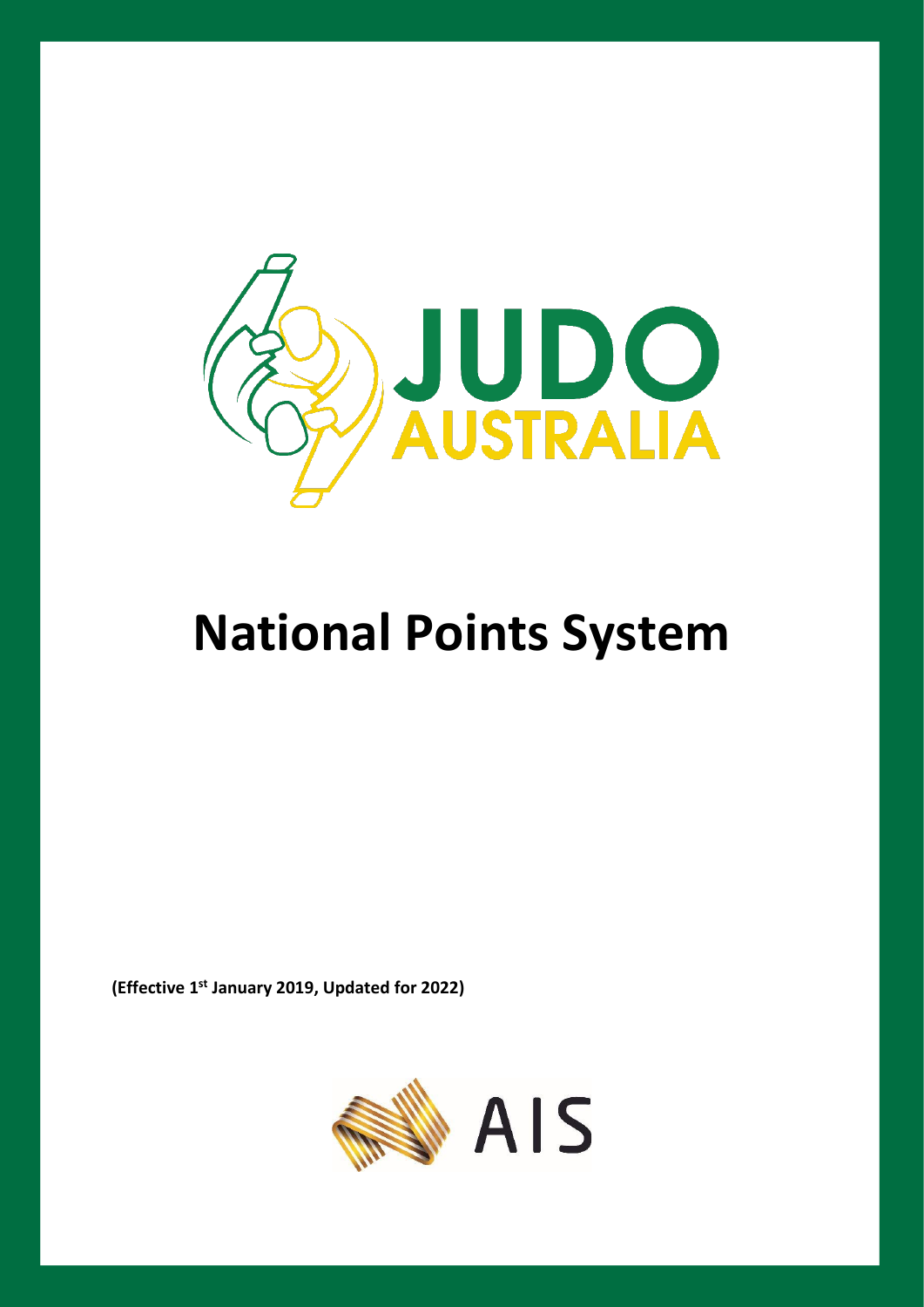## **Introduction**

The National Points System is the principal document for recording results from domestic and international competitions and ranking athletes on the National Points Table (NPT) based on their performances over a 12 month cycle. The NPT provides input to selection decisions, but it is not the sole contributor to team selections.

Athletes are expected to compete regularly at national events and encouraged where relevant to participate in international events to challenge and progress. It is highly important to an athlete's development that he or she is targeting the appropriate competition level for their developmental stage.

### **Key application**

- 1. The National Points System will be effective from 1<sup>st</sup> January 2019 for allocating competition points to athletes from eligible competitions as listed in the table below.
- 2. Points will be valid for a period of 12 months from allocation. The allocation will be made and presented in the form of a National Points Table (NPT).
- 3. A National Points Table (NPT) will be provided for each age group (cadets, juniors and seniors only) and separately for females/males by division.
- 4. The NPT will be progressively updated by the HP Team as required and the latest version of the table will be displayed on the website.
- 5. The NPT is the primary tool that tracks the performance of athletes and will be used as an input into selection and development decisions.
- 6. The NPT will be referred to during seeding allocation for nationally sanctioned domestic events.



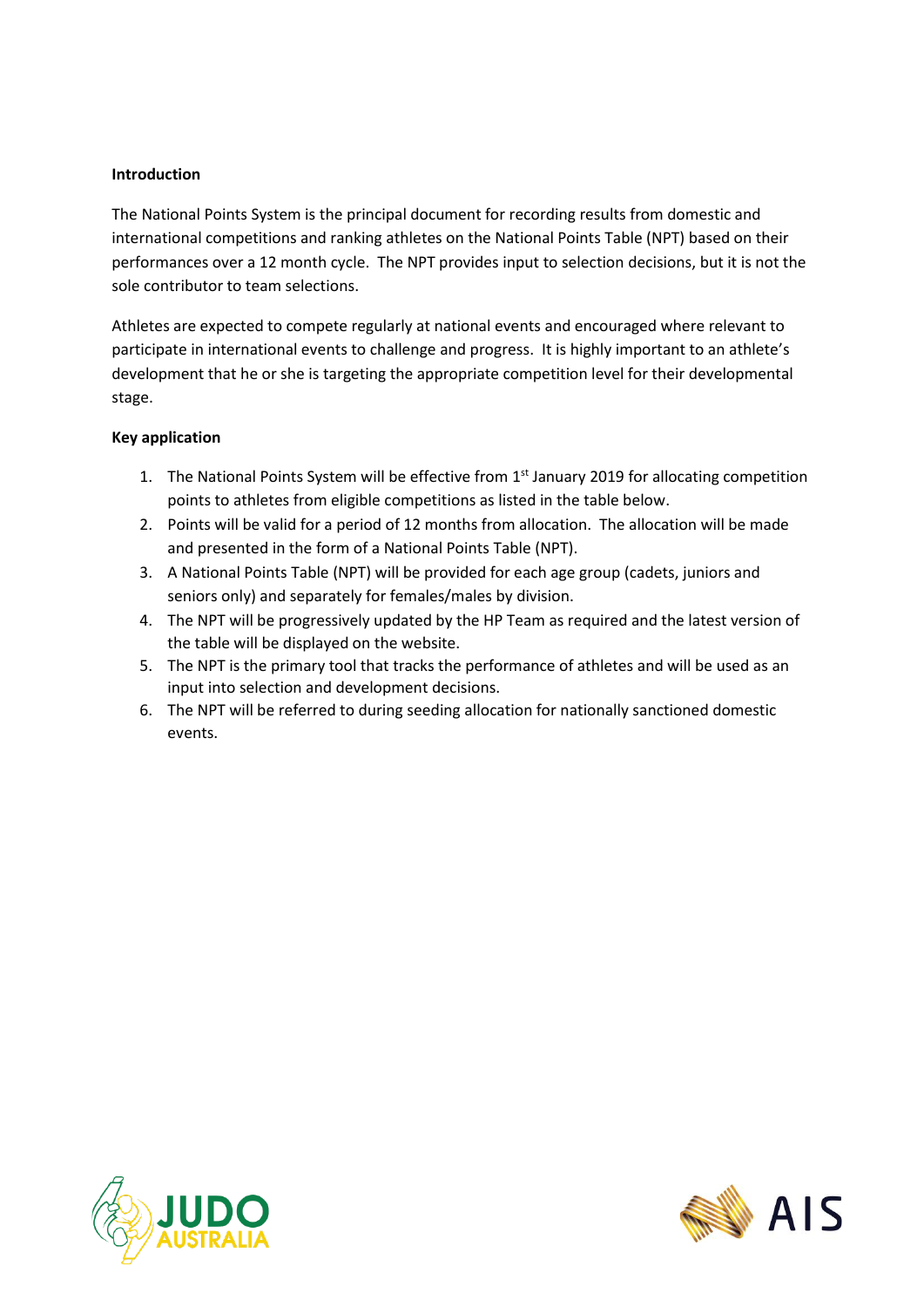#### **Points Allocation Table**

| Category       | <b>Event</b>                                                                                                                                                                                           | Gold | <b>Silver</b> | <b>Bronze</b> | 4/5th | 7th       | $2+$ wins<br><b>Not Ranked</b> |
|----------------|--------------------------------------------------------------------------------------------------------------------------------------------------------------------------------------------------------|------|---------------|---------------|-------|-----------|--------------------------------|
| $\overline{A}$ | <b>World Championships</b><br><b>Olympic Games</b>                                                                                                                                                     | 400  | 300           | 280           | 200   | 140       | 100                            |
| B              | <b>IJF Masters</b><br><b>Grand Slams</b>                                                                                                                                                               | 280  | 210           | 196           | 140   | 98        | 70                             |
| $\mathbf{C}$   | <b>Grand Prix</b><br>Senior PanAmerican-Oceania<br>Championships                                                                                                                                       | 200  | 150           | 140           | 100   | 70        | 50                             |
| D              | Continental Opens (Europe, Asia,<br>Africa, Pan-America) with 8 or<br>more Nations in a division                                                                                                       | 140  | 105           | 98            | 70    | 49        | 35                             |
| E              | Continental Opens (Europe, Asia,<br>Africa, Pan-America) with less<br>than 8 Nations in a division<br>Senior European Cups                                                                             | 80   | 60            | 56            | 40    | 28        | 20                             |
| F              | <b>Commonwealth Games</b><br>Continental Open (Oceania)*<br>* If 8 or more Nations from<br>outside Oceania participate in a<br>division, points awarded for that<br>division will be as per Category D | 60   | 45            | 42            | 30    | 21        | <b>NA</b>                      |
| G              | <b>National Championships</b>                                                                                                                                                                          | 40   | 30            | 28            | 20    | <b>NA</b> | <b>NA</b>                      |
| н              | All Australian Opens<br>(ACT, NSW, QLD, SA, VIC, WA)                                                                                                                                                   | 20   | 15            | 14            | 10    | <b>NA</b> | ΝA                             |

\*Note: Cadet and Junior Continental Cups and Continental Championships are classified as Continental Opens for the purpose of allocating points and can be either category D or E depending on the number of Nations entered in the tournament.